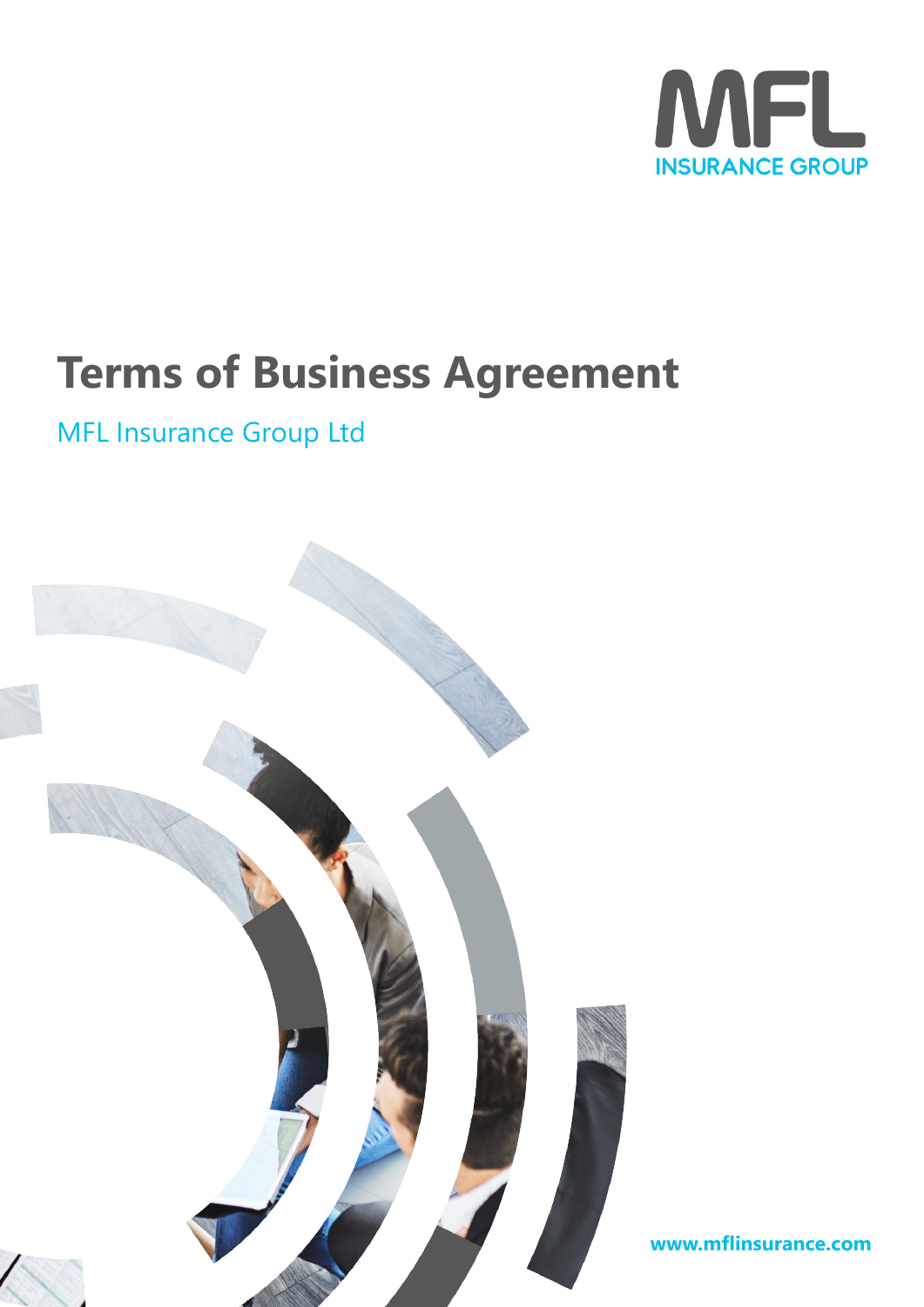# Terms of Business Agreement

Applying to General Insurance customers – You should carefully read these Terms that apply to our appointment by you and the services we will provide.

# **Company Contact Details**

MFL Insurance Group Ltd, Barlow House, Minshull Street, Manchester. M1 3DZ

Telephone: 0161 236 2532 Email: info@mflinsurance.com<br>Website: www.mflinsurance.com Website: www.mflinsurance.com

Normal Office Hours: Mon-Fri 9am-5pm (excluding Bank Holidays)

Please note: Instructions for new, renewal or amended insurance cover should not be assumed to have been accepted unless confirmation is received from ourselves

MFL Insurance Group Ltd is authorised and regulated by the Financial Conduct Authority (FCA) and our is permitted business to advise on, arrange, deal in, make arrangements with a view, and assist in the administration and performance of general insurance contracts. We are also permitted to provide credit broking, debt administration and debt collection services. Our Firm Reference Number (FRN) is 306684. You can check this on the Financial Services Register by visiting the FCA's website www.fca.org.uk or by telephoning the FCA on 0800 111 6768.

Our trading styles are LI Insurance Services, MFL Professional, MFL Professions, MFL Corporate, MFL Science & Technology, CIAT Insurance Services, CIEEM Insurance Services, Medinsure, MFL, MFL Affinity, CABE Insurance Services, solicitorassist, notaryassist, BrokerPI, surveyorassist, conveyanceassist.

# **Definitions**

"Consumer" means anyone acting outside their trade or profession in respect of the insurance cover requested or arranged.

"Company", "we", "us" or "our" means MFL Insurance Group Limited.

"You" or "your" means you (and/or your appointed agent).

#### **About us**

MFL Insurance Group Limited is an independent Insurance ammIntermediary.

# **Our service**

As an insurance intermediary, we generally act as the agent of our client. We are subject to the law of agency, which imposes various duties on us. However, in certain circumstances we may act for and owe duties of care to other parties, including the insurer. We will advise you

when these circumstances occur, so you will be aware of any possible conflict of interest.

We offer a wide range of insurance products and services which may include:

- Offering you a single or range of products from which to choose a product that suits your insurance needs;
- Advising you on your insurance needs;
- Arranging suitable insurance cover with insurers to meet your requirements;
- Helping you with any subsequent changes to your insurance you have to make;
- Providing all reasonable assistance with any claim you have to make.

In some cases, we act for insurers under a delegated authority agreement and can enter into insurance

Registered in England No. 2817700. Registered Office: Barlow House, Minshull Street, Manchester, M1 3DZ. MFL Insurance Group Ltd is authorised and regulated by the Financial Conduct Authority.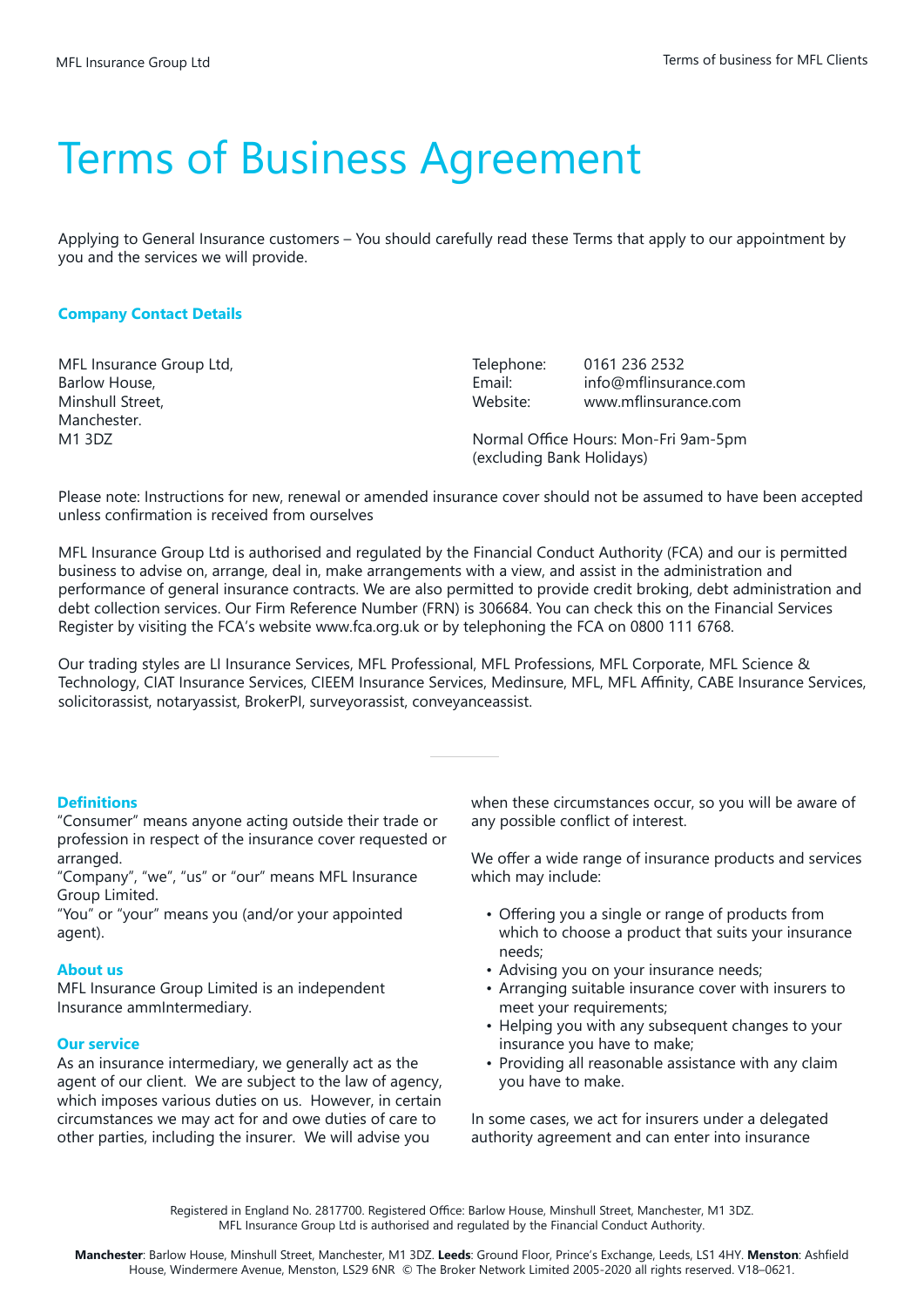Terms of business for MFL Clients

policies, issue policy documentation and/or handle or settle claims on their behalf. Where we act on behalf of the insurer and not you, we will notify you accordingly and in relation to claims we will advise you of this fact when you notify us of a claim. Notwithstanding this, we endeavour to always act in your best interest.

We offer a wide range of insurance products and have access to many leading insurance companies. Depending on the type of cover you require and where we have provided advice based on a personal recommendation, we will advise you when we offer you a policy on the basis of a fair and personal analysis. Where we have provided advice based on a personal recommendation but not on the basis of a fair and personal analysis, we will advise you:

- If we are under a contractual obligation to conduct insurance distribution exclusively with one or more insurers and will provide you with a list of those insurers; or
- If we are not under a contractual obligation to conduct insurance distribution with one or more insurers and will provide you with a list of insurers with which we may and do conduct business.

Before the insurance contract is concluded and after we have assessed your demands and needs, we will provide you with advice and make a personal recommendation, unless we advise otherwise. This will include sufficient information such as the main features of the product's cover, any unusual restrictions or exclusions, any significant conditions or obligations and the period of cover to enable you to make an informed decision about the policy, together with a quotation which will itemise any fees that are payable in addition to the premium. This documentation will also include a statement of your demands and needs which you should read carefully.

#### **Limitations of our liability**

The following provisions set out our entire financial liability to you.

You acknowledge and agree that you shall only be entitled to make a claim against us and not against any individual employee or consultant engaged by us. Our liability for losses suffered by you arising under or in connection with the provision of our services, whether in contract, tort (including negligence), breach of statutory duty, or otherwise (including our liability for the acts or omissions of our senior management, employees and any appointed representatives) shall be limited to £5,000,000 per claim.

Any claim or series of claims arising from one act, error, omission, incident, or original cause shall be considered to be one claim. We shall not be liable to you for any loss of profit or loss of business whether directly or indirectly occurring and which arises out of or in connection with the provision of our services. Nothing in this paragraph shall exclude or limit our liability for death or personal injury caused by our negligence or for loss by our fraud, fraudulent misrepresentation or breach of regulatory obligations owed to you. You are welcome to contact us to discuss increasing the limitations of our liability and or varying the exclusions set out above.

#### **Important Information (consumer customers only)**

Under the Consumer Insurance (Disclosure and Representation)

Act 2012 it is your duty as a consumer to **take reasonable care** not to make a misrepresentation to an insurer. A failure by you to comply with the insurers request to confirm or amend particulars previously given is capable of being a misrepresentation for the purpose of this Act. It is important that you ensure all statements you make on proposal forms, claim forms and other documents are full and accurate and we recommend that you keep a copy of all correspondence in relation to the arrangement of your insurance. Under the Act , an insurer has a remedy against a consumer in respect of qualifying misrepresentations in breach of the consumers' duty of reasonable care where the insurer deems the misrepresentation to be either deliberate, reckless or careless.

**If in doubt about any point in relation to your duty to take reasonable care and subsequent qualifying misrepresentations please contact us immediately.**

#### **The duty of fair presentation (non consumer customers only)**

It is your responsibility to provide a fair presentation of the insurance risk based on you conducting a reasonable search for information. This could require you to obtain information from senior managers within your organisation or other parties to which the insurance relates or who carry out outsource functions for your business. You must disclose every material circumstance which you know or ought to know, or failing that, disclose sufficient information to put your insurer on notice that it needs to make further enquiries. You must ensure that any information you provide is correct to the best of your knowledge and representations that you make in expectation or belief must be made in good faith. If you fail to make a fair presentation of the risk this may result in additional terms or warranties being applied from inception of the policy or any claim payment being proportionately reduced. In some cases this could result

Registered in England No. 2817700. Registered Office: Barlow House, Minshull Street, Manchester, M1 3DZ. MFL Insurance Group Ltd is authorised and regulated by the Financial Conduct Authority.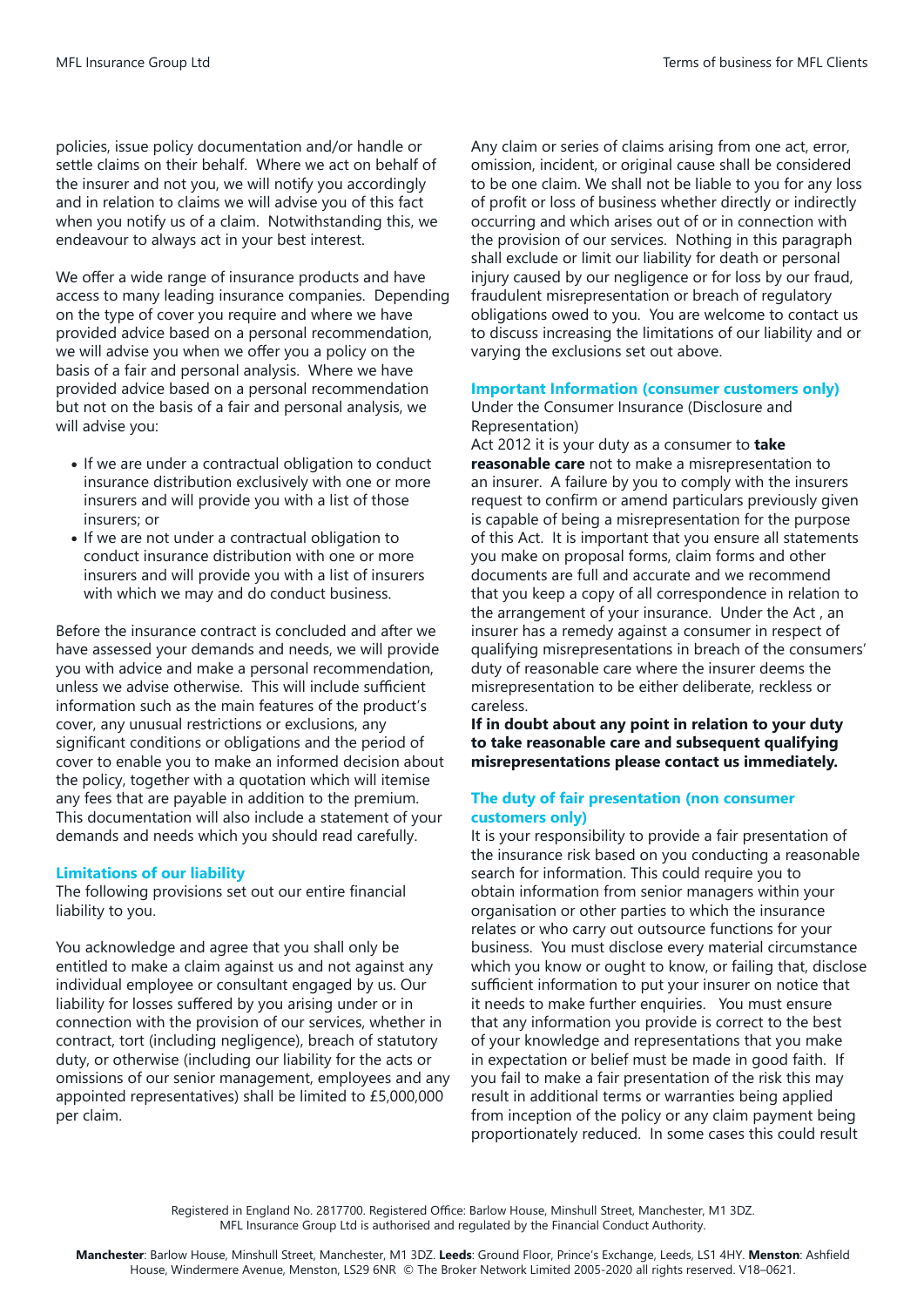in your policy being declared void by an insurer and your premiums returned. Any deliberate or reckless breach of the duty of fair presentation could result in your policy being declared void by an insurer with no refund of premium.

**If in doubt about any point in relation to material circumstances and reasonable search please contact us immediately.**

#### **Financial Crime**

Please be aware that current UK money laundering regulations require us t o obtain adequate 'Know Your Client' information about you. We are also required to cross check you against The Office of Financial Sanctions Implementation (OFSI) HM Treasury consolidated list of Financial Sanctions Targets in the UK as part of the information gathering process.

We are obliged to report to the National Crime Agency and/or Serious Fraud Office any evidence or suspicion of financial crime at the first opportunity and we are prohibited from disclosing any such report. We will not permit our employees or other persons engaged by them to be either influenced or influence others in respect of undue payments or privileges from or to insurers or clients.

#### **Solvency of Insurers**

We cannot guarantee the solvency of any insurer with which we place business. This means that you may still be liable for any premium due and not be able to recover the premium paid, whether in full or in part, should an insurer become insolvent.

#### **Terms of Payment**

Our payment terms are as follows (unless specifically agreed by us in writing to the contrary):

- New policies: immediate payment on or before the inception date of the policy
- Alterations to existing policies: immediate payment on or before the e ffective date of the change
- Renewals: due in full before the renewal date

If payment is not received from you in accordance with the above terms, we, or your insurer may be forced to cancel or lapse the relevant policy/policies, which could mean that part or all of a claim may not be paid. You may also be in breach of legally required insurance cover.

**Simplified Renewal Process** - Where renewal is invited via our simplified renewal process (under delegated authority), or the policy is paid by monthly direct debit, we will issue a notice to you. To ensure you are not left without c over, the absence of a response to this notice will be deemed as your consent to cover being renewed automatically.

**Premium Payment Warranties** - Where underwriters have specified a premium payment warranty, we will advise you as soon as possible. Where premium payment warranties apply, premiums MUST be paid to insurers by that date. We will therefore require premium payment AT LEAST FIVE WORKING DAYS prior to this to ensure timely processing.

If you do not think you will be able to comply with the premium payment warranty please contact us immediately. Failure to comply with a premium payment warranty will entitle insurers to refuse to pay claims under the policy.

If you choose to pay for your insurance premium using a finance provider, your details will be passed onto them. We will provide you with a breakdown of the costs of your monthly instalments and subsequently a document outlining key features of their credit agreement with you including any fees they apply and the cost of default charges. It is important that you take time to read this document and must contact us if you do not receive this. If you have any queries or questions, either about the service provided by the finance provider or their terms and conditions you should in the first instance contact them. Where your policy is paid via the finance provider and you choose to renew your cover, we will again continue to pass your details to them. If any direct debit or other payment due in respect of any credit agreement you enter into to pay insurance premiums is not met when presented for payment or if you end the credit agreement we will be informed of such events by the finance provider. In certain circumstances we may be contractually obliged by the finance provider to notify your insurer to cancel the policy. Where we are not contractually obliged to do so by the finance provider, if you do not make other arrangements with us to pay the insurance premiums you acknowledge and agree that we may, at any time after being informed of non payment under the credit agreement, instruct on your behalf the relevant insurer to cancel the insurance and to collect any refund of premiums which may be made by the insurer and use this refund to offset the amount levied by the finance provider on the firm. If this amount is not sufficient to cover all our costs we reserve the right to pursue any additional debt owed to the firm through a due legal process. You will be responsible for paying any time on risk charge and putting in place any alternative insurance and/or payment arrangements you need. Upon receiving your strict acceptance to pay for insurance premiums through the finance provider, we will instruct them to proceed with your application for credit. This process will involve the provider searching

Registered in England No. 2817700. Registered Office: Barlow House, Minshull Street, Manchester, M1 3DZ. MFL Insurance Group Ltd is authorised and regulated by the Financial Conduct Authority.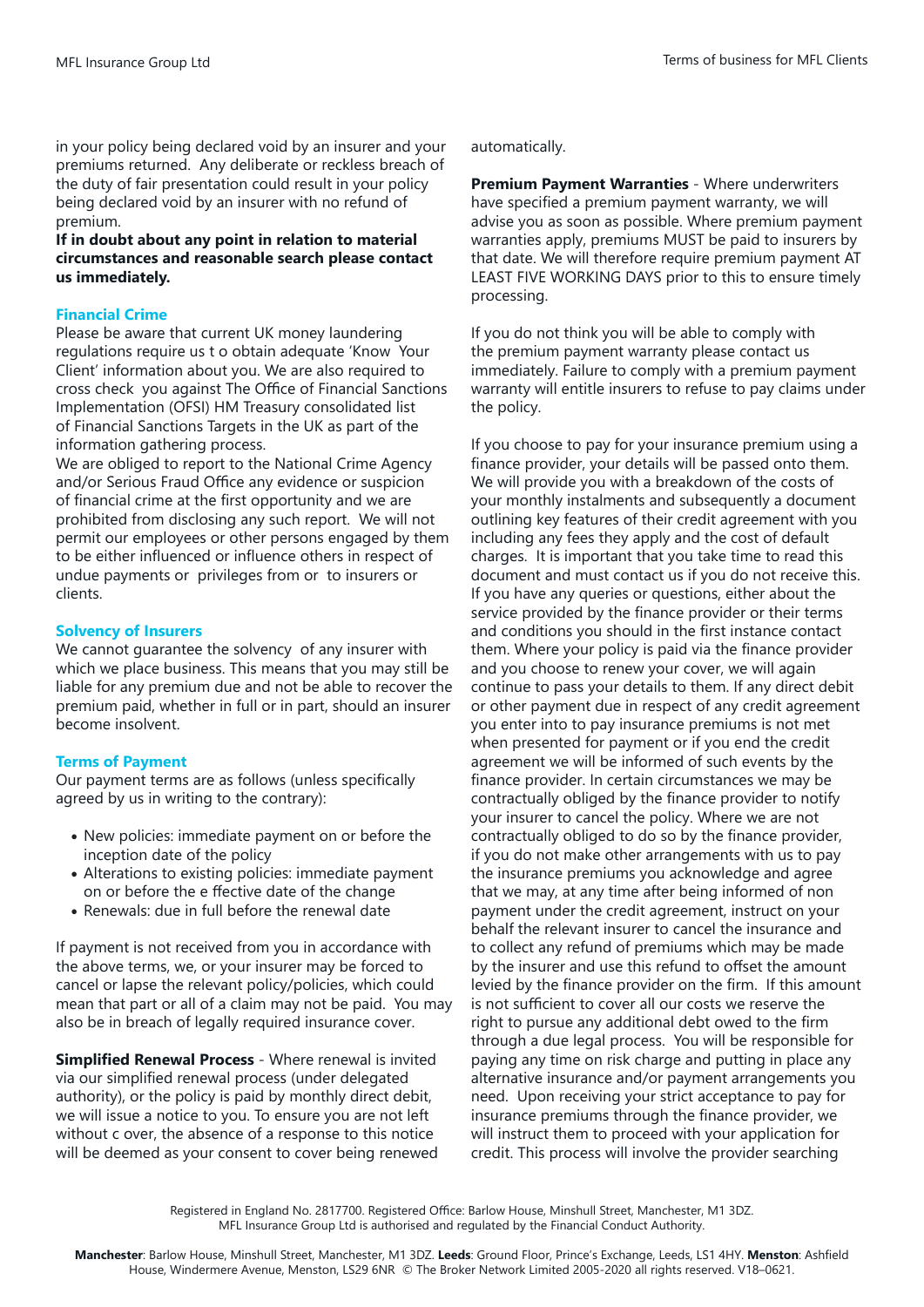public information that a credit reference agency holds about you and any previous payment history you have with that provider. The credit reference agency will add details of your search and your application to their record about you whether or not your application is successful. Please read carefully the pre-contractual explanations and the information regarding the cost of credit (including any representative examples). Together they provide important information in relation to the credit facility available from the finance provider. To use the finance provider's facility you must be resident in the UK, aged 18 years or over and hold a bank or building society current account which can support direct debit payments. Credit is available subject to status.

#### **How we hold your money**

All client money is handled by us. Client money is money that we receive and hold on behalf of our clients during the course of our dealings such as premium payments, premium refunds, and claim payments. This money will be held by us either as agent of the insurer or agent of the client, determined by the agreement we have in place with each insurer. Where money is held as agent of the insurer, this means that when we have received your cleared premium, it is deemed to have been paid to the insurer.

Our standard accounting practice is to take our commission upon receipt of your cleared funds prior to payment of the premium to the insurer.

The FCA requires all client monies, including yours, to be held in a trust account, the purpose of which is to protect you in the event of our financial failure since, in such circumstances; our general creditors would not be able to make claims on client money as it will not form part of our assets. We hold all client monies with one or more approved banks, as defined by the FCA, in a Statutory Trust bank account in accordance with the FCA client money rules. Under these arrangements, we assume responsibility for such monies and are permitted to, and may:

- For the purpose of effecting a transaction on your behalf, pass your money to another intermediary, including those resident outside the UK who would therefore be subject to different legal and regulatory regimes. In the event of a failure of the intermediary, this money may be treated in a different manner from that which would apply if the money were held by an intermediary in the UK. Please inform us if you do not agree to this.
- Retain for our own use, any interest earned on client money

Unless we receive your written instruction to the contrary, we shall treat receipt of payment from you and of any claim payment and/or refund of premium which fall due to you, as being with your informed consent to the payment of those monies into the Statutory Trust bank account.

Please make all cheques payable to MFL Insurance Group Ltd.

#### **Quotations**

Unless otherwise agreed, any quotation given will normally remain valid for a period of up to 30 days from the date it is provided to you and up to the renewal date of any existing policies that are being quoted for. We reserve the right to withdraw or amend a quotation in certain circumstances, for example, where the insurer has altered their premium/terms for the insurance since the quotation was given, where there has been a change in the original risk information/material circumstances disclosed or if a claim/incident has occurred since the terms were offered.

#### **Renewals**

You will be provided with renewal terms in good time before expiry of the policy, or notified that renewal is not being invited. Unless you advise otherwise, renewals are invited on the basis that there have been no changes in the risk or cover required, other than those specifically notified to us or your insurers (see 'Important Information' and 'The Duty of Fair Presentation' sections).

It is very important that you check the information provided at renewal to confirm it remains accurate and complete. If any of the information is incorrect or if your circumstances have changed, you should contact us immediately so we can update your details.

#### **Mid-term Transferred Business**

When we are appointed to service insurance policies other than at their inception or renewal and which were originally arranged via another party, we shall not be liable during the current insurance period for any loss arising from any errors or omissions or gaps in your insurance cover or advice not supplied by us. Should you have any concerns in respect of a policy, which has been transferred to us, or if you require an immediate review of your insurance arrangements, you must notify us immediately. Otherwise, we shall review your insurance arrangements and advise accordingly as each policy falls due for renewal

Registered in England No. 2817700. Registered Office: Barlow House, Minshull Street, Manchester, M1 3DZ. MFL Insurance Group Ltd is authorised and regulated by the Financial Conduct Authority.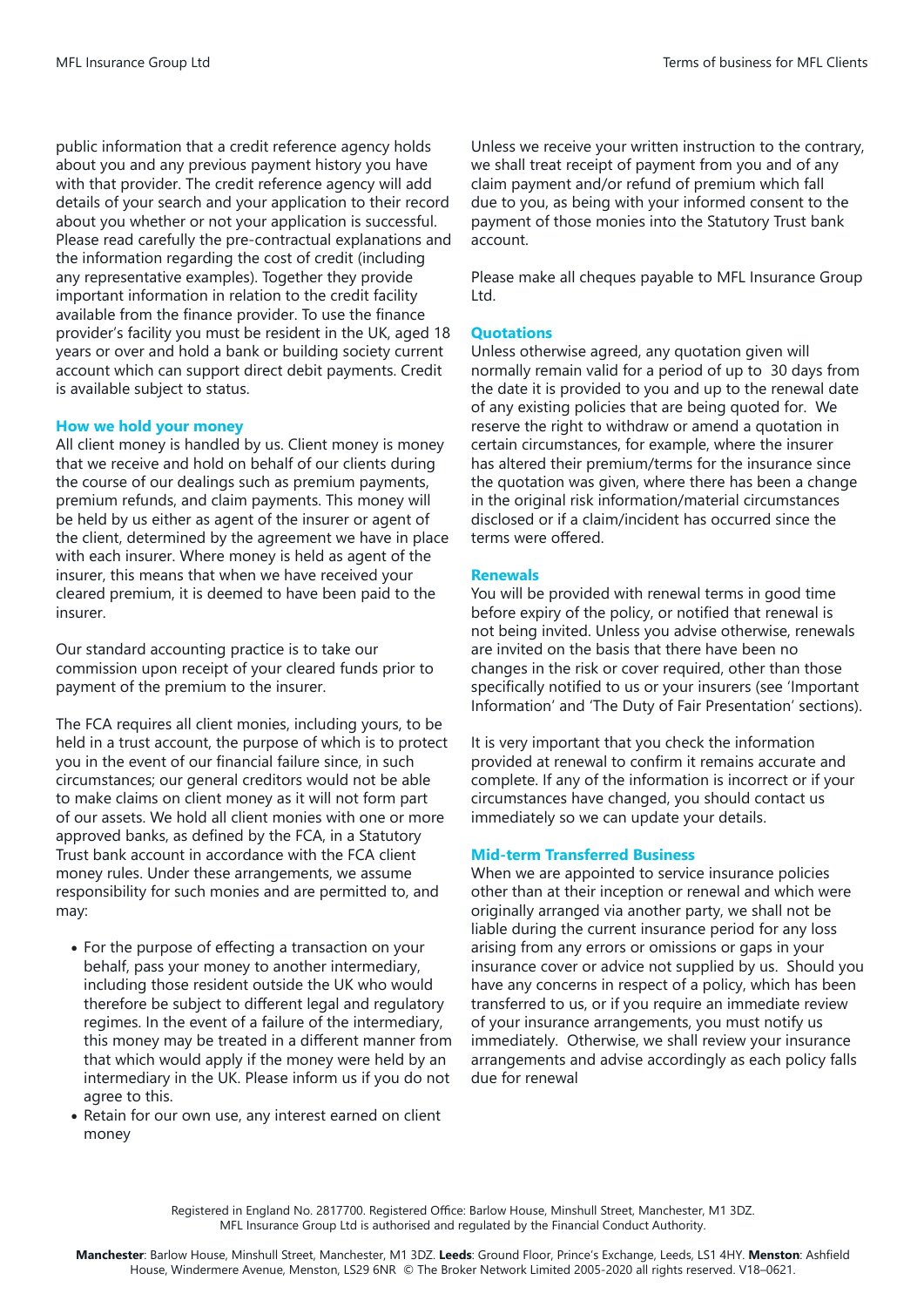### **Notification of Incidents/Claims**

Your policy documentation will provide you with details on who to contact to make a claim. It is essential to notify immediately all incidents that may result in a claim against your insurance policy. You must do so whether you believe you are liable or not. Any letter or claim received by you must be passed on immediately, without acknowledgement.

Only by providing prompt notification of incidents can your insurance company take steps to protect your interests.

#### **Confidentiality and Data Protection**

We are a data controller for the information you provide to us including individual, identification and financial details, policy history and special category data (such as medical or criminal history).

Details of our legal basis for processing your information, along with details of any third party recipient whom it may be necessary to share your personal data with in order to fulfil the contract, retention period for data held, security of your data, your rights under the General Data Protection Regulations (GDPR) including the right to complain can be found in our full 'Privacy Notice' on our website at www.mflinsurance.com.

### **Remunerations, Fees & Charges**

In most cases we are paid by commission from the insurer, but in some circumstances, we may charge you a fee instead of commission or a combination of both, in which case this will be confirmed to you in writing at the time of incepting or renewing your policy. Our fees will be confirmed to you clearly and in writing at the time of incepting or renewing your policy and will always be disclosed to you before you commit to purchasing the product. There may also be occasions when an additional fee is sought, for example changes to the risk that required significant further advice and placement of additional coverage or substantial involvement in any large, difficult, or complex claims.

In addition, we also make charges as detailed below to cover the administration of your insurance. Any applicable insurance premium tax will be shown on the documentation we provide to you. These fees are nonrefundable.

|                                    | Consumer | Commercial |
|------------------------------------|----------|------------|
| New Business                       | £20      | £20        |
| Renewal                            | f20      | £20        |
| Mid-Term Adjustments               | Nik      | Nil        |
| Lost Papers or Duplicate Documents | Nil      | Nil        |
| Temporary Change                   | Nil      | Nil        |
| <b>Online Transactions</b>         | £5       | f5         |

We may occasionally receive additional remuneration from insurers, claims management providers and others. Where you choose to pay your premium by instalments, we may use a scheme operated by your insurer, or we may use a single Finance Provider. Where we arrange premium finance on your behalf, we are remunerated for our assistance in putting this financing in place by way of commission. We will advise you of any commission payable by the finance provider in relation to a credit agreement where knowledge of the existence or amount of commission could affect our impartiality in recommending a particular product or that may have a material impact on your transactional decision. You are entitled at any time to request further information regarding the amount of any remuneration which we may have received as a result of placing or renewing your insurance cover. To the extent that this is not possible for an amount to be given, we will provide the basis for its calculation.

Where a policy is cancelled before renewal, insurers charge to cover their costs, with the balance refunded to you, subject to no claim having been made. Full details will be available in your policy. In the event of an adjustment giving rise to a return of premium the amount may be refunded or held to credit.

# **Your attention is specifically drawn to the following:**

Where you cancel your policy **after** the expiry of the cooling off period or where you request a mid-term adjustment which results in a refund of premium, **we reserve the right to charge you for our time and costs**. **This will usually result in us reducing the amount refunded to you by the FULL amount of the commission and fees we would have received had you not cancelled.** However, any charge made will not exceed the cost of the commission and fees we would have earned. For certain commercial insurance policies, insurers will only provide cover where the premium is due in full on inception of the policy. This means that no refund will be paid if the policy is cancelled before renewal. We will advise you if this affects you. In view of the cost involved in making changes to your policy, we will not issue refunds of less than £20. Bank details may be retained for the purpose of refunds and claims payments that may be made by BACS.

#### **Cancellation**

Your policy document will detail your rights to cancel your insurance once you have taken it out. Depending on the type of policy you have purchased, you may be entitled to cancel within 14 or 30 days of either conclusion of the contract or receiving your policy documentation, whichever occurs later. This is often referred to as a cooling off period. Where you cancel a policy before

Registered in England No. 2817700. Registered Office: Barlow House, Minshull Street, Manchester, M1 3DZ. MFL Insurance Group Ltd is authorised and regulated by the Financial Conduct Authority.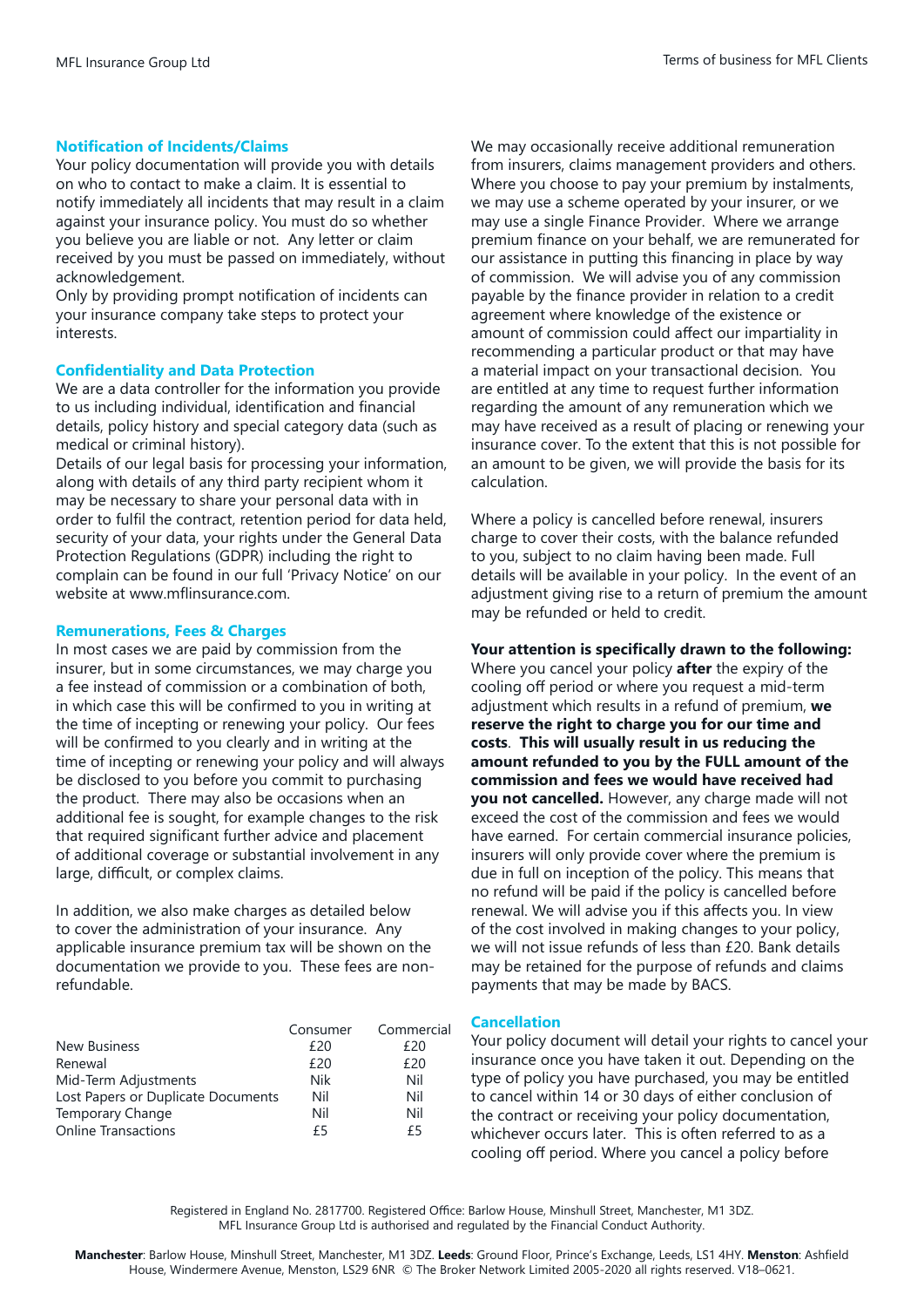renewal, you will be responsible for paying a charge to meet the cost of cover provided and administration expenses. Please see the 'Remuneration, Fees & Charges' section. To enable your insurer to process the cancellation, you will need to return certificates and any official documents to our office within 30 days of your notice to cancel.

### **Complaints**

It is our intention to provide you with the highest possible level of customer service at all times. However we recognise that things can go wrong occasionally and if this occurs we are committed to resolving matters promptly and fairly.

Should you wish to complain you may do so:

- In writing to the Complaints Manager Lindsey Norris
- By telephone on 0161 237 7737
- By e-mail at ln@mflinsurance.com
- In person by visiting our office (see above for address)

Should you not be satisfied with our final response, you may be entitled to refer the matter to the Financial Ombudsman Service (FOS). More information is available on request or on their website www.financial-ombudsman.org.uk

Further details will be supplied at the time of responding to your complaint.

#### **Financial Services Compensation Scheme (FSCS)**

We are covered by the Financial Services Compensation Scheme and you may be entitled to compensation from the scheme depending on the type of business and circumstances of the claim if we cannot meet our obligations. Further information about compensation scheme arrangements is available from the Financial Services Compensation Scheme at www.fscs.org.uk.

#### **Third Party Rights**

Unless otherwise agreed between us in writing, no term of this Terms of Business is enforceable under the Contracts (Rights of Third Parties) Act 1999.

#### **Communications/Documentation**

We will issue all documentation to you in a timely manner. Documentation relating to your insurance will confirm the basis of the cover and provide details of the relevant insurers. It is therefore important that the documentation is kept in a safe place, as you may need to refer to it or need it to make a claim. A new policy/policy booklet is not necessarily provided each year, although a

duplicate can be provided at any time upon request. You should always check the documentation to ensure all the details are correct and if this is not the case you should contact us immediately.

Warranties/Subjectivities - You must comply with any warranties (whether express or implied) contained within the insurance we have arranged on your behalf. Failure to comply with a warranty will entitle insurers to refuse to pay claims so long as the breach of warranty is not remedied.

Further, where insurance cover has been placed with an outstanding subjectivity, such cover may be invalidated or prejudiced whilst the subjectivity remains outstanding, and it is incumbent on you to satisfy the subjectivity as soon as possible. If documents are issued by electronic means or via an internet portal, paper documents are available free of charge on request.

#### **Termination of our authority to act on your behalf**

You or we may terminate our authority to act on your behalf by providing at least 14 days notice in writing (or such other period we agree). Termination is without prejudice to any transactions already initiated by you, which will be completed according to these terms of business unless we agree otherwise in writing.

You will remain liable to pay for any transactions or adjustments effective prior to termination and we shall be entitled to retain any and all commission and/or fees payable in relation to insurance cover placed by us prior to the date of written termination.

#### **General**

If any provision of these Terms is found to be invalid or unenforceable in whole or in part, the validity of the other provisions of these Terms and the remainder of the provision in question will not be affected. These Terms shall be governed by the laws of England and Wales and the parties agree herewith that any dispute arising out of it shall be subject to the exclusive jurisdiction of the relevant court. These Terms supersede all proposals, prior discussions and representations (whether oral or written) between us relating to our appointment as your agent in connection with the arranging and administration of your insurance. These Terms constitute an offer by us to act on your behalf in the arranging and administration of your insurance. In the absence of any specific acceptance communicated to us by you (whether verbal or written) you are deemed to accept our offer to act for you on the basis of these Terms, by conduct, upon your instructing us to arrange, renew or otherwise act for you in connection with insurance matters.

Registered in England No. 2817700. Registered Office: Barlow House, Minshull Street, Manchester, M1 3DZ. MFL Insurance Group Ltd is authorised and regulated by the Financial Conduct Authority.